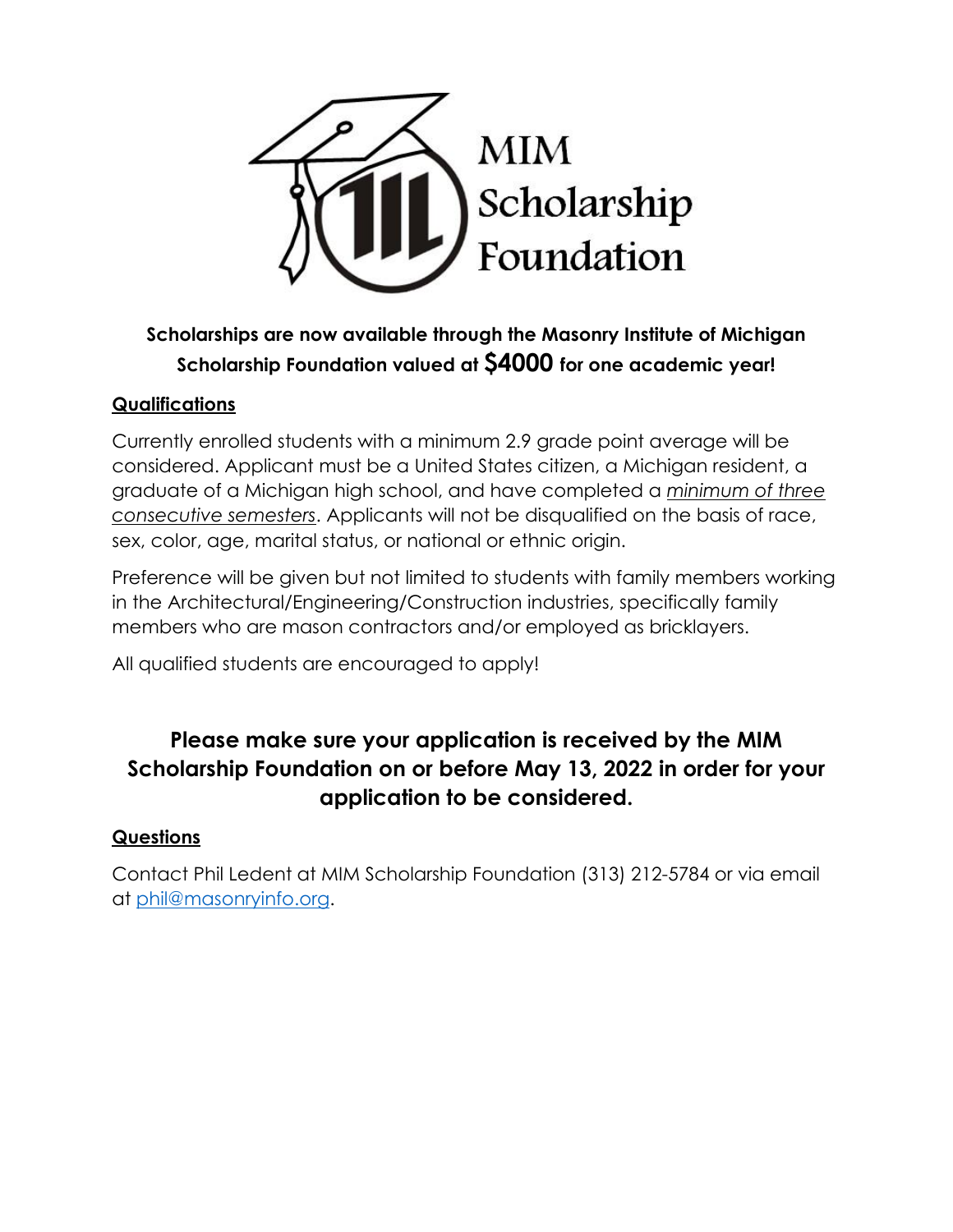

# 2022 Scholarship Application

#### 1. Name

|                 | First                 | Middle                                                                                                                                                                                                                         | Last   |
|-----------------|-----------------------|--------------------------------------------------------------------------------------------------------------------------------------------------------------------------------------------------------------------------------|--------|
| Address         |                       |                                                                                                                                                                                                                                |        |
|                 |                       |                                                                                                                                                                                                                                |        |
|                 |                       | Phone ( ) Email Email Email Contract Contract Contract Contract Contract Contract Contract Contract Contract Contract Contract Contract Contract Contract Contract Contract Contract Contract Contract Contract Contract Contr |        |
|                 |                       |                                                                                                                                                                                                                                |        |
|                 |                       |                                                                                                                                                                                                                                |        |
|                 |                       |                                                                                                                                                                                                                                |        |
|                 |                       |                                                                                                                                                                                                                                |        |
|                 |                       |                                                                                                                                                                                                                                |        |
|                 |                       | Current class designation (freshman, sophomore, junior, senior _________________                                                                                                                                               |        |
| Honors/Awards:  |                       | Expected year of graduation __________ Honor Point Average                                                                                                                                                                     | wuwiai |
|                 |                       | Employed yes no part-time full-time                                                                                                                                                                                            |        |
|                 | Scholarships received | Financial aid recipient _____ yes _____ no                                                                                                                                                                                     |        |
|                 |                       |                                                                                                                                                                                                                                |        |
|                 |                       |                                                                                                                                                                                                                                |        |
| Grants received |                       |                                                                                                                                                                                                                                |        |
|                 |                       |                                                                                                                                                                                                                                |        |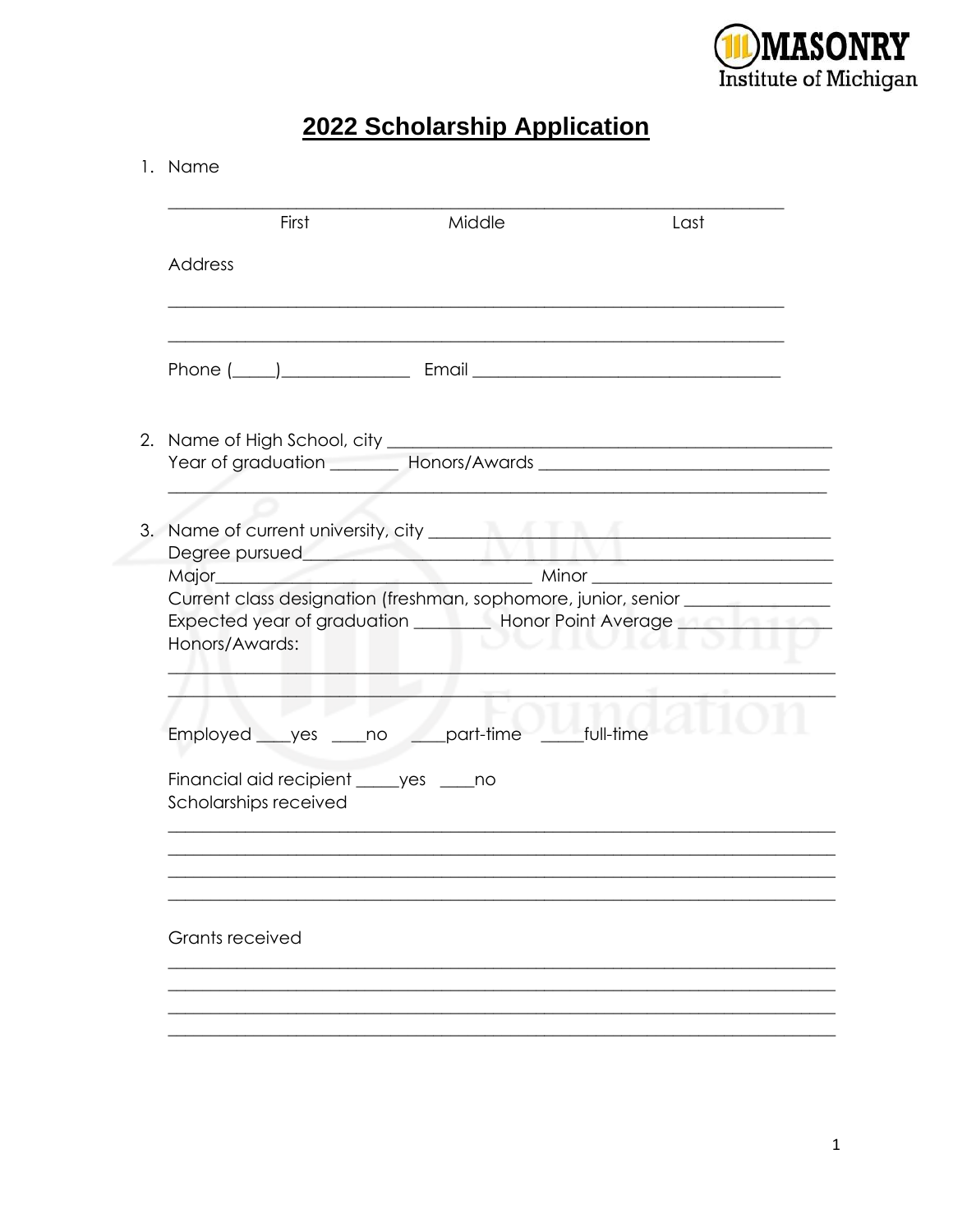

|                                      | 4. If transfer student, name of college/university, city _______________________                                                                         |
|--------------------------------------|----------------------------------------------------------------------------------------------------------------------------------------------------------|
|                                      |                                                                                                                                                          |
|                                      |                                                                                                                                                          |
|                                      |                                                                                                                                                          |
|                                      |                                                                                                                                                          |
|                                      |                                                                                                                                                          |
|                                      |                                                                                                                                                          |
| Honor point average___________       |                                                                                                                                                          |
|                                      |                                                                                                                                                          |
|                                      | industry/building community? If yes, list name and companies.                                                                                            |
|                                      | <u> Le Vahalavahu</u>                                                                                                                                    |
| 6.<br>Michigan or elsewhere?         | What is your ideal career after graduation, and would you like to work in                                                                                |
|                                      | ഷാഗിഷഹം                                                                                                                                                  |
|                                      |                                                                                                                                                          |
|                                      |                                                                                                                                                          |
|                                      |                                                                                                                                                          |
| 7.<br>additional sheet if necessary) | Short Essay: In your opinion, how does masonry interface with your area of study<br>(architecture, engineering, construction management)? (Please attach |